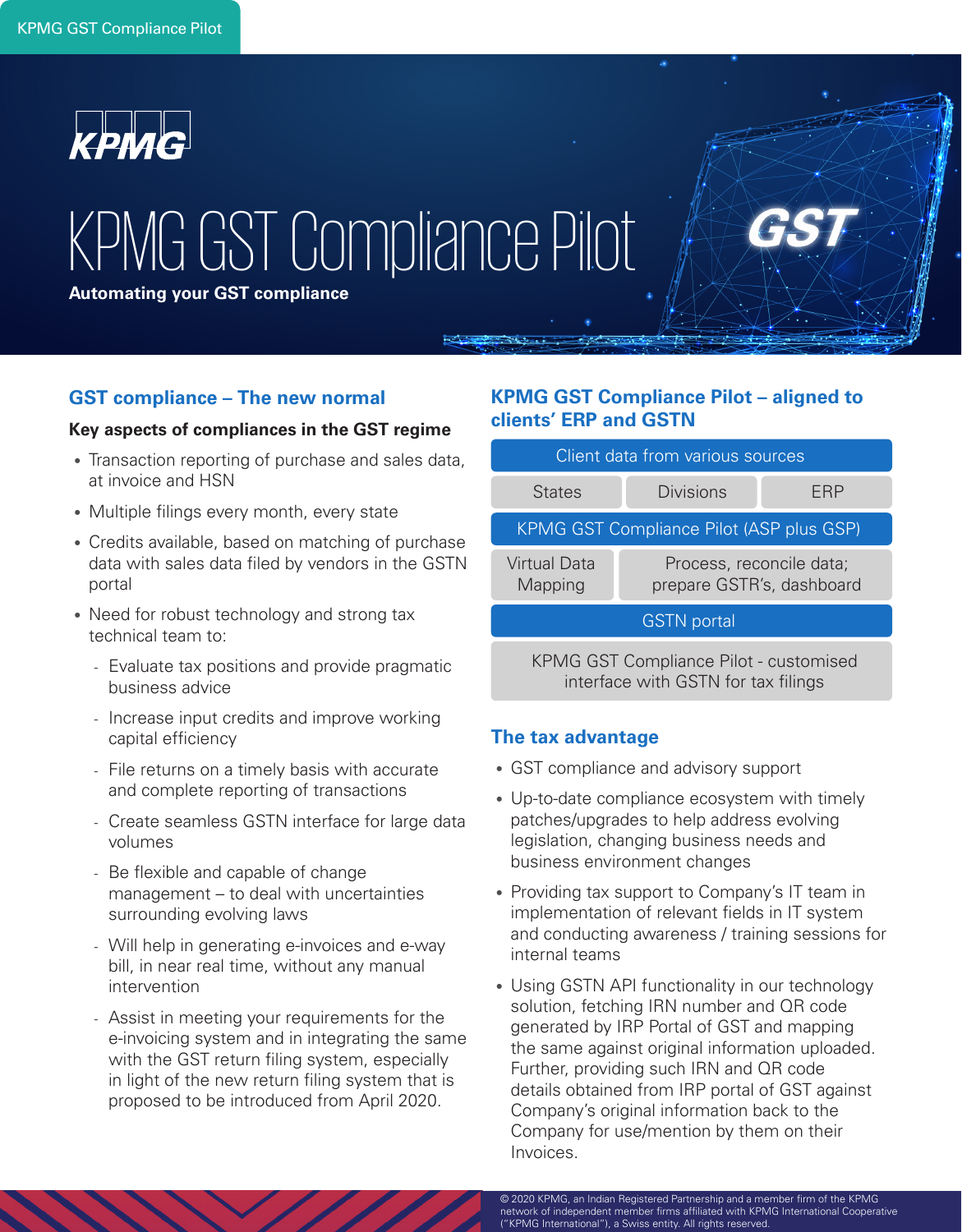# **The technology advantage**

- Operating system agnostic; multi-channel Integration [.xlsx, csv, txt, other file formats] and Restful API [JSON])
- Single upload for all India information (instead of multiple state-wise logins)
- Multiple deployment options on-premise; cloud based; etc.
- Real time integration and reporting
- Rich features dashboard, with multiple reports providing insightful data
- Data analytics, with an optional tax intelligence solution as a bolt-on
- Alerts and escalations for AR (GSTN, tax rate, payable date), AP (unmatched and matched)
- Audit trail maintained of signoffs, return copies, dates filed, etc.

# **Strong compliance capabilities**



A pioneer in indirect tax



Stable compliance team working together for almost two decades



Providing compliance services across sectors such as pharmaceuticals, chemicals, FMCG, financial services, manufacturing, retail, oil and gas, media and entertainment and IT



Indirect tax experts with sectoral focus and expertise on a national basis



Indirect compliance experience across VAT, Service Tax, Excise duty, EOU, SEZ, FTP

Capabilities to service clients across the country and seven UT with a team of more than 500 professionals



**software**

**Dynamic transformation compliance solution**

**Master management**

> **Work flow and dynamic user Interface**

© 2020 KPMG, an Indian Registered Partnership and a member firm of the KPMG network of independent member firms affiliated with KPMG International Cooperative ("KPMG International"), a Swiss entity. All rights reserved.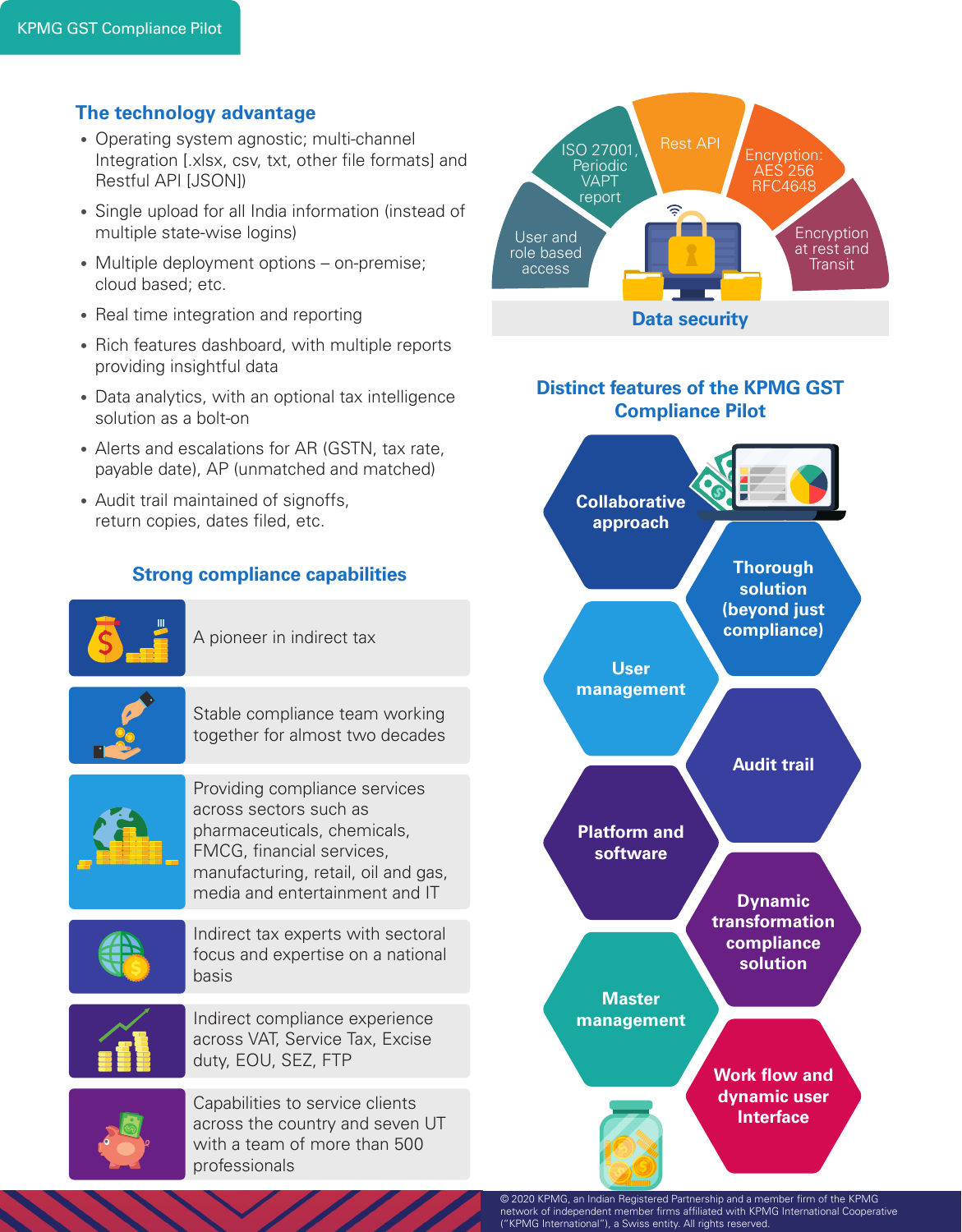# **KPMG GST Compliance Pilot – Four step GST compliance**

| Platform<br>and<br>software | • Outward supply<br>• Inward supply<br>• Vendor master                           | • Tax ledgers<br>• TDS, TCS, ISD                                      |
|-----------------------------|----------------------------------------------------------------------------------|-----------------------------------------------------------------------|
| Validate                    | • Data type<br>validation<br>$\bullet$ GSTN invoice<br>validation<br>• GST rules | validation<br>• Rates validation<br>$\bullet$ HSN rates<br>validation |
| Reconcile<br>and<br>prepare | • Reconciliations<br>• Data sorting<br>and derivation                            | • Business rules                                                      |
| GST<br>compliance           | • GSTR1-9 Filings<br>• E-Signing<br>• E Way Bill<br>• E-Invoicing                | • Compliance<br>tracking<br>• Analytics                               |



# **The KPMG Advantage**

# **KPMG GST Compliance Pilot**

- Loaded with user-friendly features, data validation and analytics
- ISO 27001 certified solution and periodic VAPT report

# **Commitment and passion**

- We seek to provide excellent client service tailored to our clients' needs
- Network to help find suitable solutions while leveraging on the global experience

# **A leading indirect tax compliance practice**

- Hands-on experience in compliance for clients in various sectors, across different laws – Excise Duty, VAT, Service tax
- We are engaged in projects across the country and understand state-specific requirements.
- We have strong global network support on tax intelligence and technology
- Driven by strong leadership who commit to hands-on involvement

## **Diverse team of tax as well as IT professionals**

• Our experienced tax and IT professionals have broad-based and diverse skill sets to meet our clients' varied requirements

# **Well - rounded experience and credentials in the GST domain**

- We are engaged in more than 500 GST implementation projects
- Our projects cut across diversified sectors
- We bring in-depth understanding of business
- transactions and processes to the table and advocacy
- We work closely on GST policy advisory

© 2020 KPMG, an Indian Registered Partnership and a member firm of the KPMG network of independent member firms affiliated with KPMG International Cooperative ("KPMG International"), a Swiss entity. All rights reserved.